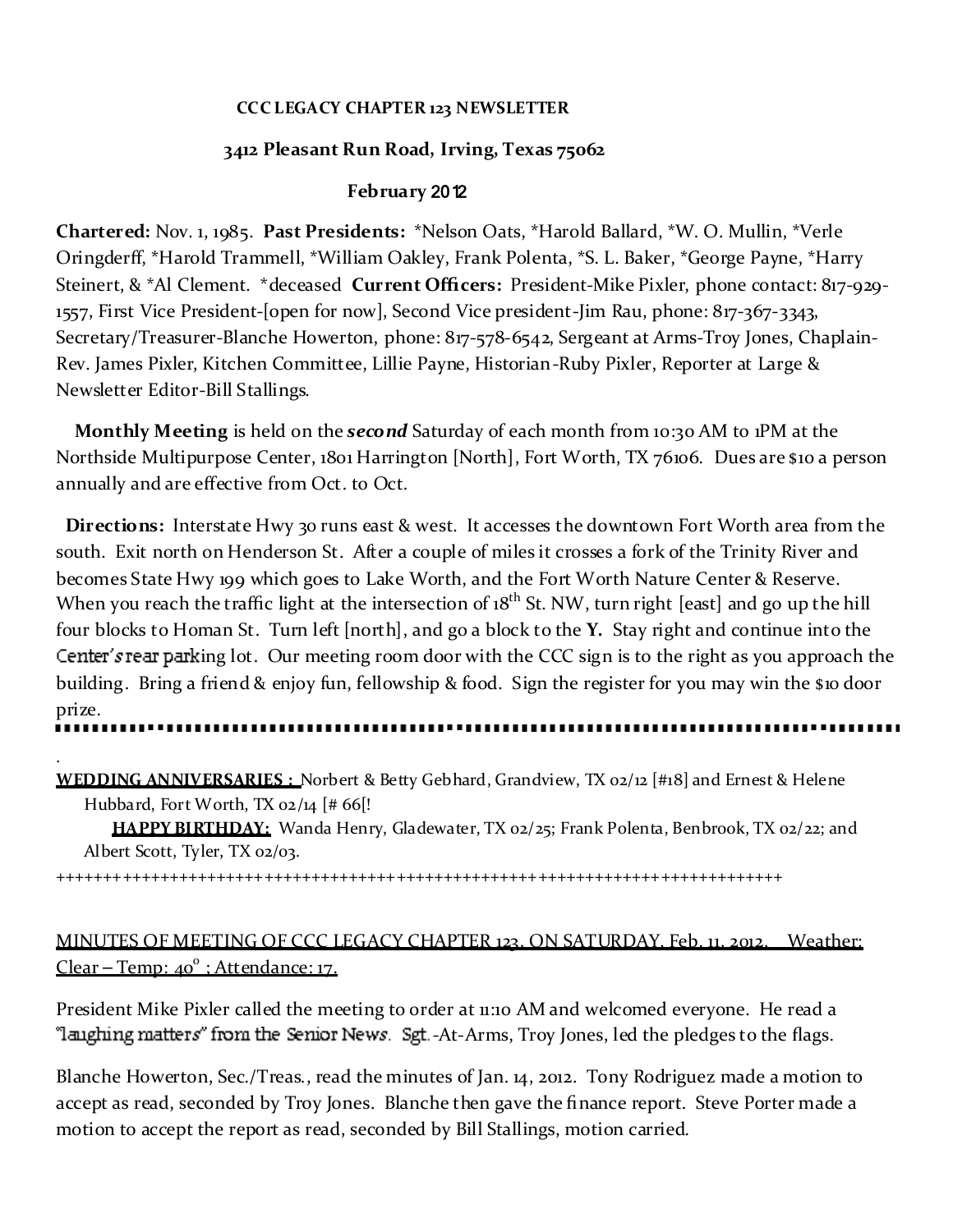Pres. Pixler announced a wedding anniversary for Helene and Ernest Hubbard of Fort Worth, 66 years together on 2/14/12. We all sang happy anniversary to them.

Pres. Pixler gave a report on the members which he had contacted, Bill Stallings, Newsletter Editor and VP Jim Rau also reported on members which they had called.

Member Steve Porter told us of his wife's birthday. Being born on leap year, Feb. 29, she is 21 years old. They have been married 57 years.

Pres. Pixler made a statement that we have  $32$  "CCC Boys" as members of Cowtown Chapter #123. It is our privilege to have them in our chapter. Pres. Pixler then showed a film on Palo Duro Canyon State Park, Lake Worth and the work done by CCC.

Larkin Dilbeck gave us some history of his CCC days. It is very interesting to hear stories of "The Boys."

Tony Rodriguez passed the donation can. The drawings for door prizes were held. Ernest Hubbard won the first door prize and donated it back to the chapter. Other prizes were won by Troy Jones, Larka Tetens and Bill McKee.

Pres. Pixler blessed the food. Motion to adjourn was made by Bill Stallings, seconded by Tony Rodriguez, motion carried and meeting adjourned at 12:15 PM.

> Respectfully Submitted by Blanche Howerton, Sec./Treas.

## **THE PRESIDENT'S CORNER 2-11-2011**

**The Sub ject for This Corner is:** Time to do it Right.

First of all, that is not all the quote from the legendary UCLA basketball coach, John Wooden. The complete quote is, "If you don't have time to do it right; when will you have time to do it over?"

With everything we are involved with nowadays, when would we have time to do it over? I can only answer that question for myself. We are so busy that we just do it right the first time, because we know we will not get back to it later. That's the way things were done back in the day; that day being between 1933 and 1942, with the Gyllian Conservation Corps. The "boys" had no choice but to do it right the first time. They built, cleared, moved, planted, and, and, and, rebuilt the United States. They did not know how to do it wrong. Once you put that foundation stone in place, that's it, you can't go back and do it over. Once the trees are planted, the electrical and phone lines are installed, or the irrigation trench dug, or the road constructed, well, you get the point. They did not have time to do it over. The members of the CCC were so into making this nation great, how could they ever be forgotten?

The answer is, they are not forgotten. That's the reason and purpose of the CCC Legacy; not to forget the "boys" and their accomplishments. If we in the CCC Legacy don't have time to do it right, we will not have time to do it over. The mission takes time and money. Sometime, it may seem that there is nothing happening. Rest assured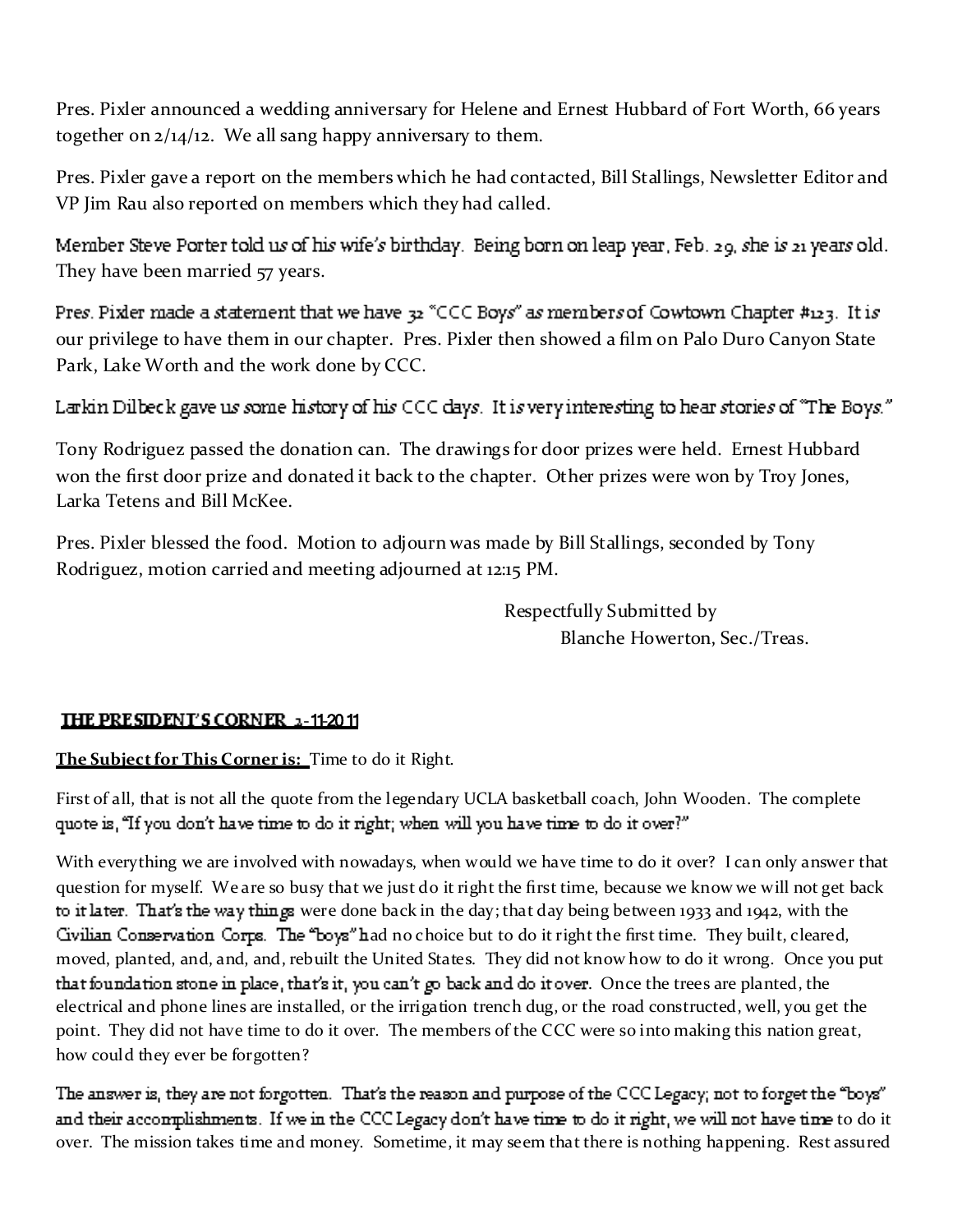that the CCC Legacy is always moving forward in support of the Civilian Conservation Corps. We will do it right, we have no choice. We will not have the time in today's world to do it over.

Hope to see all of you at our next meeting, 10 March, 2012. Come and enjoy the moment, and share your story with us.

Mike Pixler, President, CCC Legacy Chapter 123

#### **Reports on Our Members**

As mentioned above Ernest & Helene Hubbard are celebrating their  $66<sup>th</sup>$  anniversary this year, and were with us for this month's meeting. They brought as their guest Helene's sister, Betty, who hails from Minnesota. Why anyone from Minnesota would want to travel south from there this time of the year is hard to understand. Actually Betty told us that it has been unusually warm for them this year; more than most people remember. She said they have had very little snow - none before Christmas, and it has been down to zero only once. She has visited with us before, and we were very glad to have her with us again.

Frank Borello of Alvin, Texas, south of Houston, reports that he is doing OK.

Lillie Payne says that her eye problems still do not permit her to drive from Denton to our meeting, but she has hopes to appear in March.

Since our Poet Laureate, Jack Bragg, depends on Lillie for his ride, he could not make the meeting either.

Curtis & LaVaughn Greer sent us a card thanking us for being at their daughter Deidie Carpenter's memorial service. Curtis tells us that LaVaughn has been showing some improvement.

We talked with Allen Wilkerson of Fort Worth who is doing OK, but has to stay close to home due to his wife's medical condition. She recently had to be hospitalized but is now home, and Allen says that she is some better than she has been for some time.

## **A Mem ber Rem em b ers the Battle of the Bulge**

At our meeting, member Larkin Dilbeck, told us of an incident that he remembers from his service in WW II. When he was sent overseas to France, he was the company clerk in a tank outfit. Being a man short in one of their tanks, the company sergeant made Larkin the gun-loader and machine gunner on that tank. Their unit was soon rushed into Belgium to help relieve our troops trapped in what became known as The Battle of the Bulge. As Larkin says, it was not the best of times to be experiencing your first taste of combat. It was bitter cold, and Larkin's tank was moving down a road in the lead followed by a few of the others in their unit. They were heading towards a small Belgian village at a crossroads, when they rounded a sharp bend in the road, and came face to face with three German tanks with their guns pointed straight at them. Larkin's driver slammed their tank in reverse and backed around the bend to cover. No fire came from the Germans though, and after a bit, they cautiously moved forward again to see why. All was quiet. Larkin remembers approaching the tanks and the few buildings in the village. All was devastation, with dead and dying Germans and a few villagers lying in the snow covered ruins. He says the only thing moving was a German police dog guarding one of the houses, which growled when he approached. They learned that an American artillery barrage the day before had zeroed in on this crossroads and caused all of the devastation.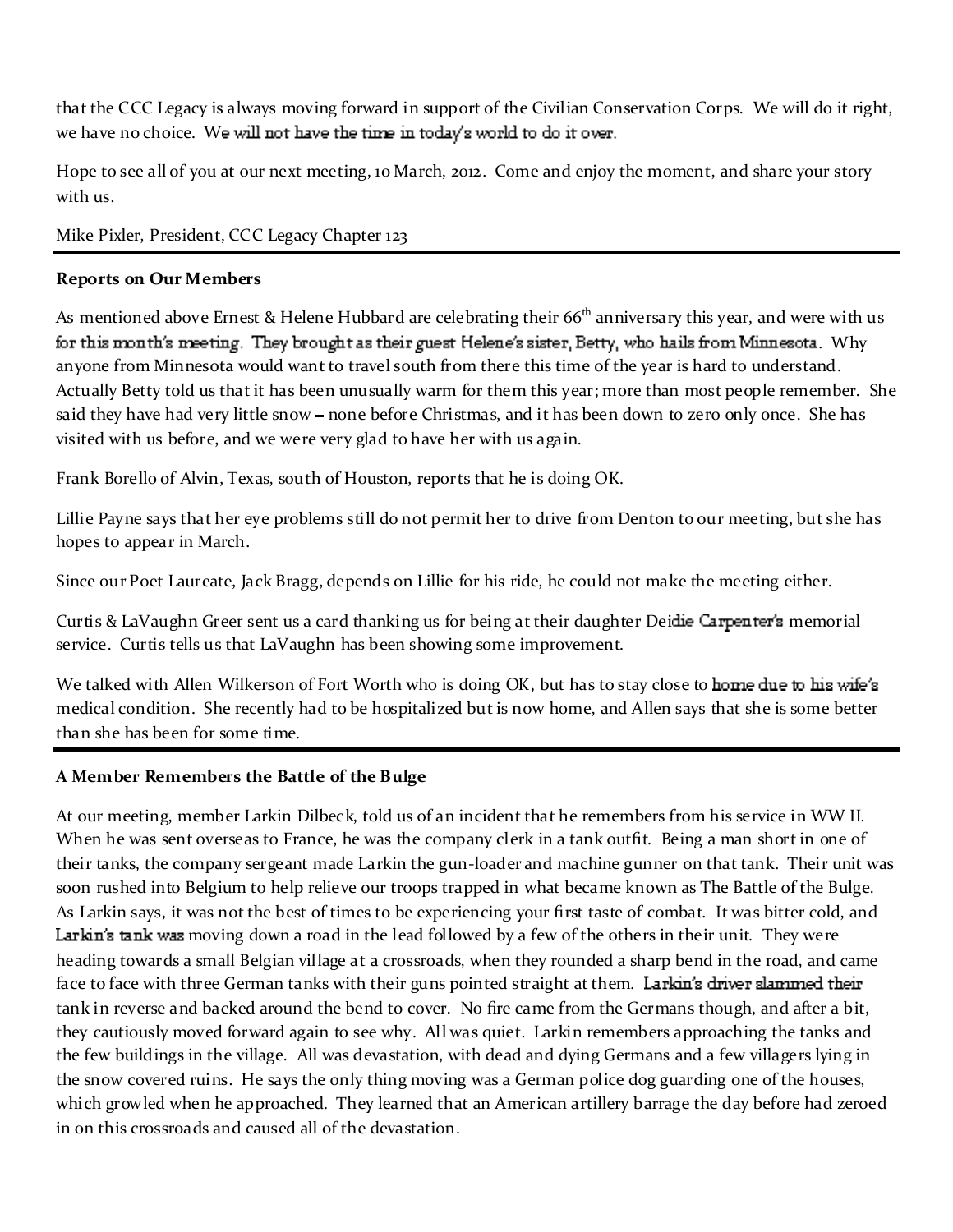Larkin says much is made of the effect of the severe weather on the American effort, but he says that the weather was what greatly influenced the German defeat. The heavy snow and cold caused the narrow roads to be clogged and almost impassable with their tanks and equipment as they attempted their breakout. The tanks soon ran out of what little fuel they had, and as such, became sitting ducks for allied artillery and tank fire.

\_\_\_\_\_\_\_\_\_\_\_\_\_\_\_\_\_\_\_\_\_\_\_\_\_\_\_\_\_\_\_\_\_\_\_\_\_\_\_\_\_\_\_\_\_\_\_\_\_\_\_\_\_\_\_\_\_\_\_\_\_\_\_\_\_\_\_\_\_\_\_\_\_\_\_\_\_\_\_\_\_\_\_\_\_\_\_\_\_\_\_\_\_\_\_\_

#### Jim and Bill's Excellent Adventure

A few weeks ago on a beautiful Saturday, Jim Rau and I went on a little excursion to check out one of the trails that the boys of CCC Company 1816 laid out when they were building the planned Lake Worth State Park which is now the Lake Worth Nature Center and Refuge. Our goal was to find and photograph the condition of the remaining structures on this particular trail of about three miles length, and also to see if it would be possible to take some of our members on a tour of them. I assumed that at most we would be able to do it in about three hours or so. Yeah, sure! We started about 10:15 AM and got back to our cars about 4:20 PM. We found that when "The Boys" laid out a trail, they laid out a trail! It included a little of everything. There were loops with many changes in elevation; walks in deep woods and open areas; a number of small bridges over creeks, both dry and flowing; and high overlooks facing the lake with places to rest and enjoy the scenery.

Our first destination was Lone Point. After parking off Shoreline Drive, we picked up the trail that meanders through the quiet woods. The trail soon began climbing rather steeply up the escarpment with rock work and stone steps firmly in place just as "The Boys" built it almost 75 years ago. At the top is the "Lone Point" structure with its massive stone-laid walls still in place, but missing the wood roof as it was built originally. The view here is impressive; you look out and down at the lake with Greer Island to the east. While we were there that morning we saw a beautiful flock of white pelicans flying in single file formation across the lake. About 30 yards or so from Lone Point, we found the first of the standard CCC built rock two room open top privies. It was as solid as the time it was constructed. From here the trail stays generally level at the higher elevation in open grassland. Being a Saturday, we began meeting others making use of the trail, both singles and groups of two or three, and some with dogs on leash. We were impressed with the number of people that were making use of the park, and also how clean the trail was. The trail was obviously being appreciated and respected.

Soon the trail began looping through some trees and descended into a small valley and crossing a small wood bridge and then climbing again. This was repeated several times, and we had to stop to catch our breath. Even with the drought we found just off the trail, a small spring of waterthat was probably a draw for wildlife in the park.

At one point when we came upon an old rock wall off to one side of the trail, we discovered some foundations of what may have been a home. It was on one of the highest points in the park with a long concrete ledge build along the edge. There was quite a view, but we learned that it does not date from the CCC time. Suzanne Tuttle, the Park Director, says it may have been a dog kennel at one time.

Eventually we came to our other major destination, namely the view point and structure of Rest-a-While. Similar to Lone Point, but a little larger, it had two large rock structures, open in the middle, with a wooden beamed roof, which is now gone. It also had a great view of the lake, and a fairly steep climb up to it on CCC built steps. On one of the original plans of the CCC, this place was named "Resterwile." We here found a family of five doing just that. In conversation with them we learned, though Texans originally, they were missionaries living in Africa on the shore of Lake Tanganyika. You just never know who you might run into in such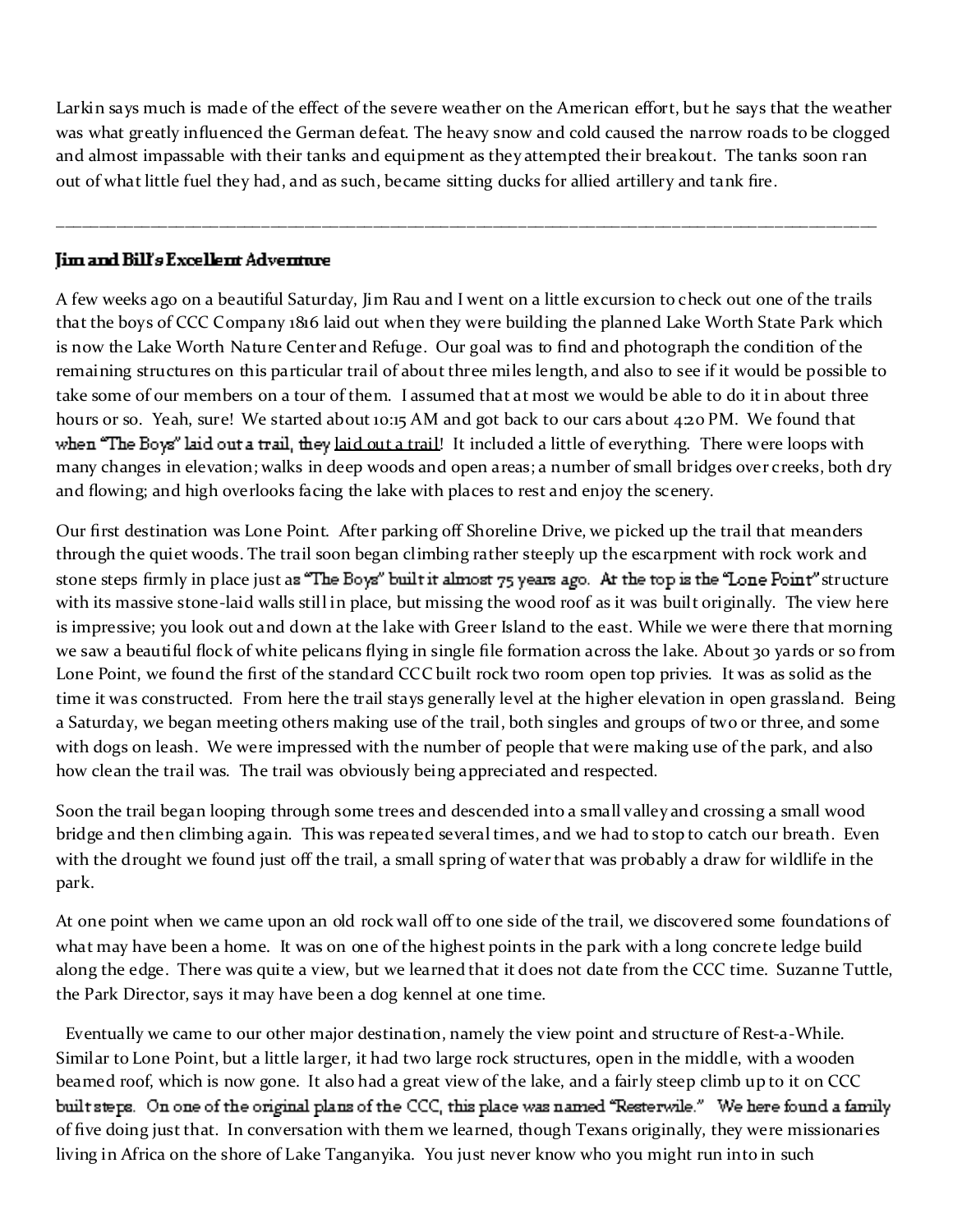unexpected places. Like "Lone Point" this one also has lost its original massive wood beamed roof. A short walk from this one also, we found another solidly built two room privy; it even had two windows - right up town! Both here and at Lone Point, and other high points on the trail, we found the massive CCC built concrete and stone picnic tables. Most of them have been pushed over on their sides by vandals, but OK otherwise. They are too solidly built, and if fact, it will be something of a project just to put them upright again.

This brings us to the end of our excellent adventure, but we hope to bring some of our members to see some of what we have seen. We also are working on ways we can easily transport them to avoid the long hikes and steep climbs. Stay tuned.

\_\_\_\_\_\_\_\_\_\_\_\_\_\_\_\_\_\_\_\_\_\_\_\_\_\_\_\_\_\_\_\_\_\_\_\_\_\_\_\_\_\_\_\_\_\_\_\_\_\_\_\_\_\_\_\_\_\_\_\_\_\_\_\_\_\_\_\_\_\_\_\_\_\_\_\_\_\_\_\_\_\_\_\_\_\_\_\_\_\_\_\_\_\_\_\_\_\_

#### **Mr. G.M. Brice Remembers**

A few days ago we had occasion to call long time member and "CCC Boy," G. M. "Boots" Brice to check on him. He and his wife live in Oakwood, Texas, which is in Southeast Texas halfway between Buffalo and Palestine. Boots told us that he was having a little trouble getting around these days since he has just recently [Jan. 30] had his 92<sup>nd</sup> birthday. He felt like talking though, and we asked him to relate some of his story to us.

Boots was born in 1920, and, after high school, he joined the CCC in 1937 and was sent to Benson, Arizona. He does not remember his company number, but they did soil conservation type work: namely digging irrigation ditches, building stock tanks, and using rock spreaders to move rocks around bases of hills to control erosion. At the end of his six month enrollment, Boots left to return to East Texas to work in the oil fields. In 1940 he enlisted in the U.S. Army Infantry and was assigned to the 41<sup>st</sup> Inf. Division. He was first sent to El Paso and then on to Fort Lewis, Washington, near Spokane. From here he went to Camp Roberts in California. He was here on Dec. 7, 1941, when the U.S. went to war. Soon after, his unit was sent to San Francisco, a port of embarkation, to go overseas. Boots and others were assigned to do guard duty on their troop ship. They were on eight hour rotating shifts, and it was monotonous duty. One day after their shift ended they went AWOL and headed for the city. They were only gone six days, but they were court-martialed anyway. Their lieutenant said that they were confined to camp until further notice. This proved too boring for Boots and his two buddies, Blanton and Bowden, and San Francisco was too enticing, so they went AWOL again. They were having a good time until one of them looked out in the Bay and noticed their ship leaving the dock. They knew they were in for it now, but returned to their base to face the music. This time they were sent to Angel Island out near Alcatraz in San Francisco Bay. They were put on KP and other undesirable details and told there would be no more leaves for them. They put up with this for a while, but put in for a leave anyway, and it was granted to them! They missed the boat back to the island, and were AWOL again.

Boots looks back on this, and to this day, wonders how they avoided being court-martialed and sent to prison or some other severe punishment. The one thing he thinks was in their favor was when they went before their Colonel, and he asked why they kept going AWOL, they told the truth; that they "just for got to come back" Whatever the reason, they were kept in the Army and re-assigned to the 32<sup>nd</sup> Infantry at Fort Ord. Soon they were on another troop ship headed out in the Pacific going to Australia. Their first night out of San Francisco, the ship got lost in a storm, missed their convoy, and wound up by itself with no protection. Eventually a Navy cruiser found them, and they were on their way. It was standard to be put on KP or other details while aboard, but every time Boots and his buddies were called, they did not answer and hid. When someone was sent to look for them, they were so new to the outfit that no one knew what they looked like. They never pulled a single detail. It was nearly a month later that they landed at Adelaide, South Australia.